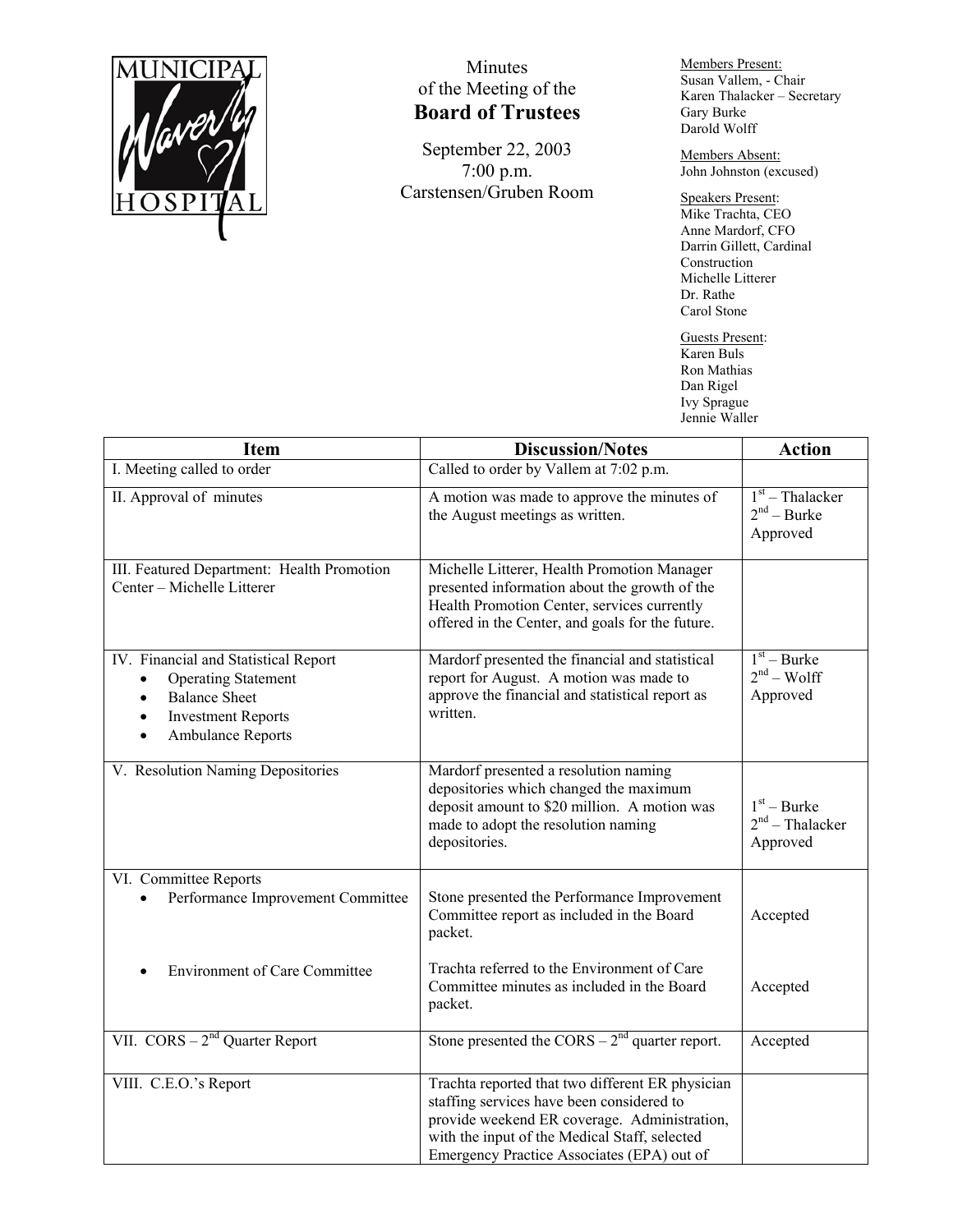|                                                | Waterloo. Sunday nights will be added to the<br>weekend coverage contracted through EPA.                                                                                                                                                                                                                                                                                                           |                                                |
|------------------------------------------------|----------------------------------------------------------------------------------------------------------------------------------------------------------------------------------------------------------------------------------------------------------------------------------------------------------------------------------------------------------------------------------------------------|------------------------------------------------|
|                                                | Trachta reported that the ER ARNP started two<br>weeks ago and that all of the paperwork for<br>credentialing should be completed prior to the<br>October Board meeting.                                                                                                                                                                                                                           |                                                |
|                                                | Trachta reported that he will be traveling to<br>Washington, D.C. next week to participate in<br>advocacy for the prescription drug bill.                                                                                                                                                                                                                                                          |                                                |
|                                                | Trachta presented the Iowa Hospital Association<br>DATABANK monthly summary report for April<br>- June 2003. This report compares WHC with<br>other hospitals, including those in our district,<br>those of similar size and services, and rural<br>hospitals.                                                                                                                                     |                                                |
|                                                | Trachta and Buls presented the following<br>policies for review:<br>Incentive Plan<br>Health Center Vehicle<br>ACLS, CPR, NRP, PALS, & TNCC<br>Training                                                                                                                                                                                                                                            |                                                |
|                                                | A motion was made to approve the above listed<br>policies as individually considered.                                                                                                                                                                                                                                                                                                              | $1st$ – Thalacker<br>$2nd - Wolf$<br>Approved  |
| IX. Medical Staff Report                       | Rathe reported that the Executive Committee did<br>not meet this month.                                                                                                                                                                                                                                                                                                                            |                                                |
| X. Old Business<br><b>Expansion Project</b>    | Trachta reported that WHC hosted a<br>neighborhood meeting last Friday to discuss<br>landscaping plans as developed by Maifield<br>Landscaping. Some changes in the plans were<br>implemented at the request of the neighbors.<br>Trachta reported that more landscaping than<br>originally anticipated will be completed this fall<br>due to the bid coming in well under the<br>budgeted amount. |                                                |
|                                                | Ron Mathias expressed his appreciation of how<br>WHC has handled the building process,<br>including seeking input from the neighbors and<br>keeping them informed of the progress.                                                                                                                                                                                                                 |                                                |
| XI. New Business<br><b>Personnel Committee</b> | Personnel Committee did not meet as regularly<br>scheduled. Trachta presented a nomination to<br>name Michele Schultz Employee of the Month<br>for October. A motion was made to approve<br>naming M. Schultz Employee of the Month.                                                                                                                                                               | $1st - Burke$<br>$2nd$ – Thalacker<br>Approved |
| <b>Executive Committee</b>                     | Trachta presented the minutes of the Executive<br>Committee meeting as included in the packets.<br>A motion was made to ratify the Executive<br>Committee action approving the purchase of the<br>Stryker Video System at a cost not to exceed<br>\$633,197.21 to be reimbursed from construction<br>funds.                                                                                        | $1st$ – Thalacker<br>$2nd - Burke$<br>Approved |